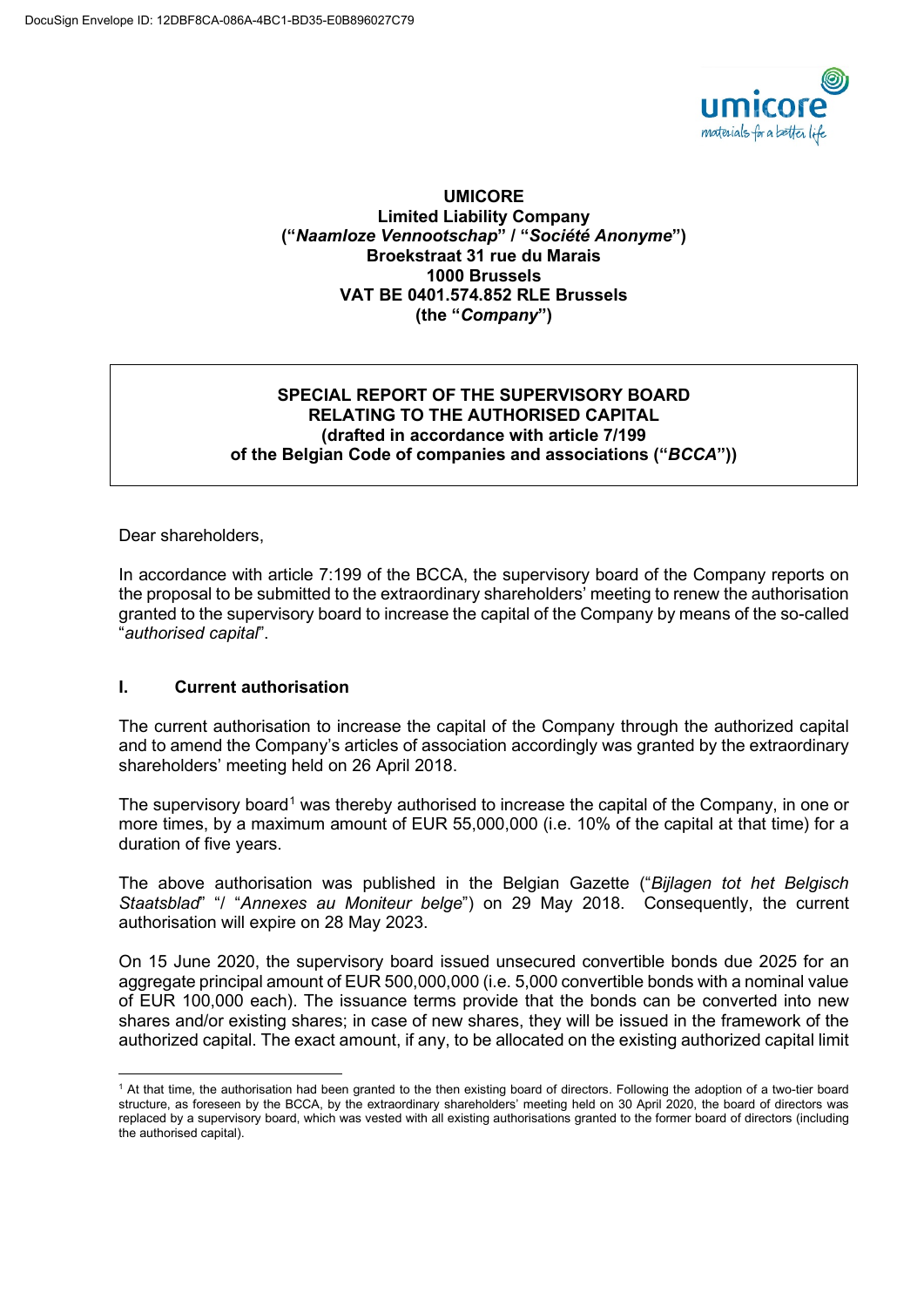

of EUR 55,000,000 will be determined, as the case may be, upon (full or partial) conversion of the convertible bonds into new shares. To date, none of the convertible bonds issued on 15 June 2020 has been converted into (existing or new) shares.

# **II. Request to renew the authorisation**

In light of the above, the supervisory board proposes to cancel the existing authorised capital (as granted by the extraordinary shareholders' meeting held on 26 April 2018) and to grant a new authorisation, which will entitle the supervisory board, during a period of five (5) years, to increase the Company's capital by a maximum amount of EUR 55,000,000 (fifty-five million euros) - i.e. 10% of the capital of the Company -, in one or more stages, and to amend the Company's articles of association accordingly.

### **III. Specific circumstances in which the authorisation may be exercised and objectives thereby pursued**

The proposed renewal of the authorised capital aims at enabling the supervisory board to increase the Company's capital in the following specific circumstances and with the following objectives:

- − raising additional capital under favourable conditions;
- − taking swift advantage of acquisition opportunities, alliances or strategic developments;
- enhancing the motivation of all or part of the management and the employees of the Company and its subsidiaries through the implementation of stock option plans, shareholding plans or other incentive plans;
- using the authorised capital when the delay and costs involved in organizing a general meeting of shareholders are not commensurate with the amount of the foreseen capital increase.

The proposed renewed authorisation and its flexibility should allow the supervisory board to act in an expeditious way should certain business opportunities arise that are consistent with the Company's interest.

## **IV. Other specific modalities of the proposed authorisation**

As provided in the draft article 6 of the Company's articles of association, the proposed renewed authorisation will authorise the supervisory board to increase the Company's capital, either by contributions in cash or, subject to legal restrictions, contributions in kind, as well as by incorporation of reserves, whether available or unavailable for distribution, or of issuance premiums and profit carried forward, with or without issuing new shares, above, below or at existing par value, in accordance with the mandatory provisions of the BCCA.

These increases may give rise to the issuance of shares, convertible bonds and/or subscription rights and/or other securities, whether or not attached to other stock of the Company, or attached to stock issued by another company.

Furthermore, the supervisory board may, in the best interest of the Company and in accordance with the applicable legal provisions, limit or disapply the preferential subscription rights of shareholders in the framework of the authorised capital, as the case may be, in favour of one or more designated persons who, as the case may be, are not employed by the company or its